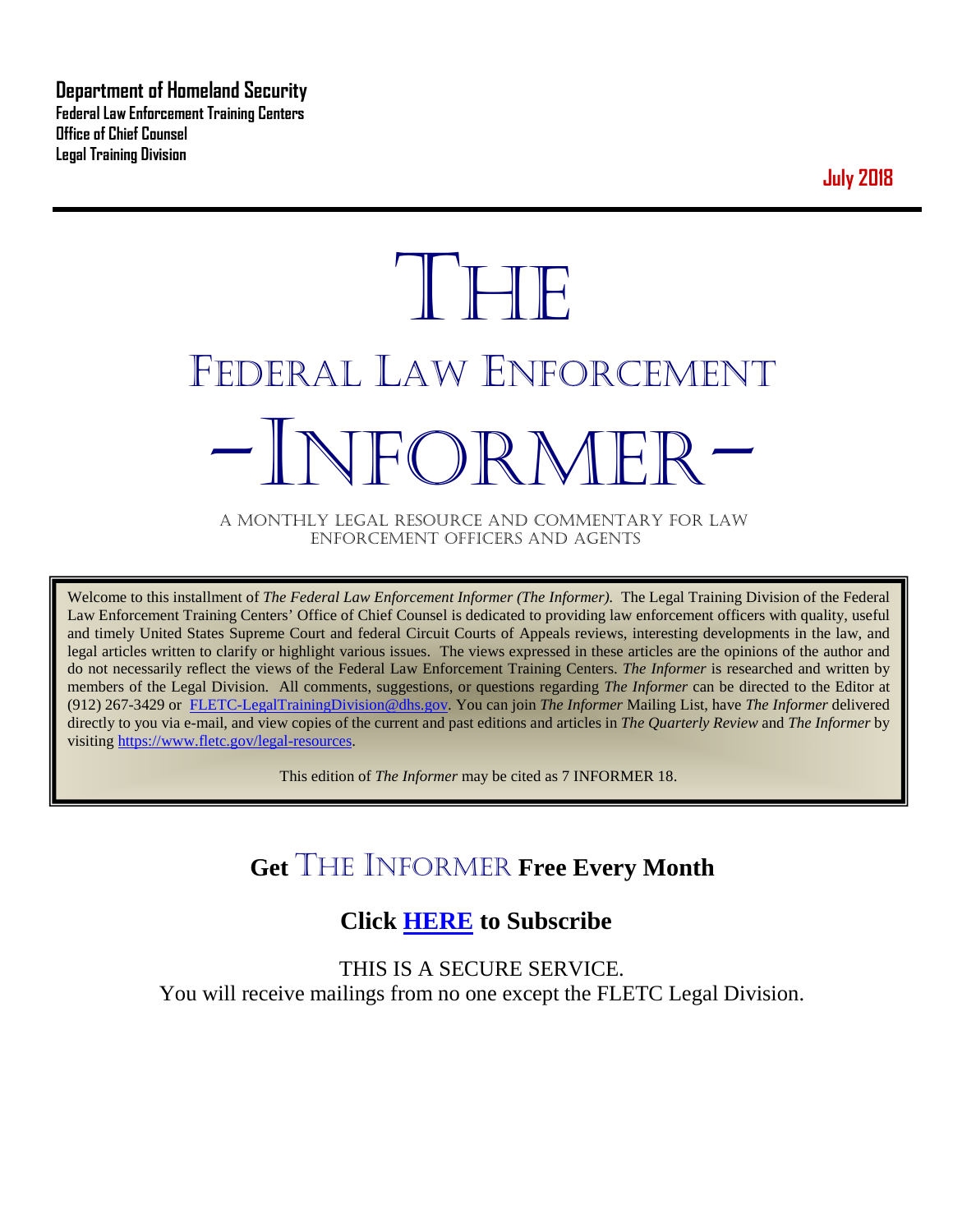# **The Informer – July 2018**

# **Case Summaries**

# **[Circuit Courts of Appeals](#page-5-0)**

| <b>First Circuit</b>                                                                                                                                                                                                                                                             |
|----------------------------------------------------------------------------------------------------------------------------------------------------------------------------------------------------------------------------------------------------------------------------------|
| United States v. Diaz-Jimenez: Whether officers conducted a lawful protective sweep                                                                                                                                                                                              |
| <b>Second Circuit</b>                                                                                                                                                                                                                                                            |
| <b>United States v. Jones:</b> Whether officers lawfully searched the defendant's car under<br>the automobile exception to the Fourth Amendment's warrant requirement and whether<br>the car was located within the curtilage of the defendant's home at the time of the search7 |
| Simon v. City of New York: Whether an Assistant District Attorney and two police<br>officers were entitled to qualified immunity for failing to conform to the terms of an                                                                                                       |
| <b>Fourth Circuit</b>                                                                                                                                                                                                                                                            |
| <b>United States v. Kehoe:</b> Whether officers had reasonable suspicion to believe the                                                                                                                                                                                          |
| <b>Sixth Circuit</b>                                                                                                                                                                                                                                                             |
| <b>United States v. Christian:</b> Whether an officer's search warrant affidavit established<br>probable cause to justify the issuance of a search warrant for the defendant's residence10                                                                                       |
| <b>Eighth Circuit</b>                                                                                                                                                                                                                                                            |
| United States v. Pulido-Ayala: Whether the warrantless search of the defendant's car<br>was lawful after a drug-dog entered the vehicle through an open door and alerted to the                                                                                                  |
| <b>United States v. Tuton:</b> Whether the warrantless search of the defendant's bag, located                                                                                                                                                                                    |
| <b>Tenth Circuit</b>                                                                                                                                                                                                                                                             |
| <b>United States v. Latorre:</b> Whether an officer established reasonable suspicion to detain<br>the defendant as he flew his aircraft cross-country without an active transponder14                                                                                            |
| <b>Eleventh Circuit</b>                                                                                                                                                                                                                                                          |
| <b>United States v. Obando:</b> Whether a painted flag on the side of a vessel constituted a<br>valid claim of nationality or registry under the Maritime Drug Law Enforcement Act15                                                                                             |
| <b>Manners v. Canella:</b> Whether police officers were entitled to qualified immunity after the                                                                                                                                                                                 |

| United States v. Morales: Whether officers obtained valid consent from a third party to |  |
|-----------------------------------------------------------------------------------------|--|
|                                                                                         |  |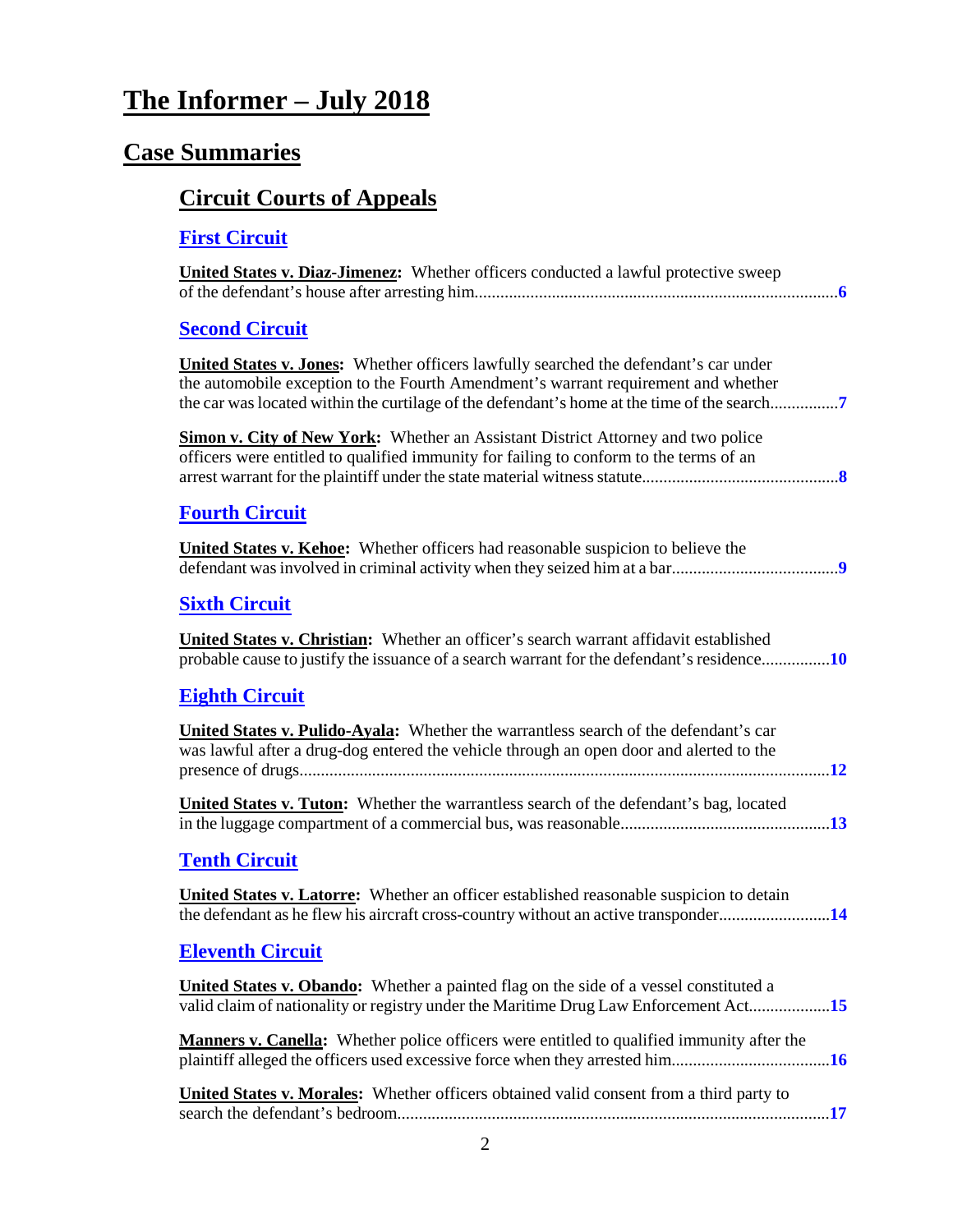#### **FLETC Talks**

A brief review of United States Supreme Court cases involving a variety of Constitutional issues relevant to law enforcement officers.

#### **1. Arizona v. Gant (Search Incident to Arrest – Vehicles)**

In Gant, the Supreme Court outlined two situations in which the passenger compartment of a vehicle can be searched incident to arrest. Do you remember what they are?

<https://www.youtube.com/watch?v=p-Ts09utgKQ>

For the court's opinion: <https://www.supremecourt.gov/opinions/08pdf/07-542.pdf>

#### ♦

#### **2. Government Employees and Free Speech Rights**

The First Amendment permits, in certain circumstances, government employees, to include police officers, to speak as private citizens on matters of public concern. Click on the link below for a discussion on the limitations a government employer can place on its employees right to free speech under the First Amendment.

[https://www.youtube.com/watch?v=W6EBfL9\\_oPY](https://www.youtube.com/watch?v=W6EBfL9_oPY)

#### ♦

#### **3. Minnesota v. Dickerson** (Plain-Touch Doctrine)

When a police officer detects contraband through his or her sense of touch during a lawful Terry frisk, does the Fourth Amendment permit the officer to seize it?

<https://www.youtube.com/watch?v=3s4bDZ83krww>

For the Court's opinion: <https://supreme.justia.com/cases/federal/us/508/366/case.pdf>

#### ♦

#### **4. O'Connor v. Ortega (**Government Workplace Searches)

A discussion of government employee Fourth Amendment rights regarding workplace administrative searches involving supervisors investigating suspected violations of agency policy, in comparison to law enforcement officers investigating criminal offenses.

<https://www.youtube.com/watch?v=WeTm3GrzR4Q>

For the Court's opinion: <https://supreme.justia.com/cases/federal/us/480/709/case.html>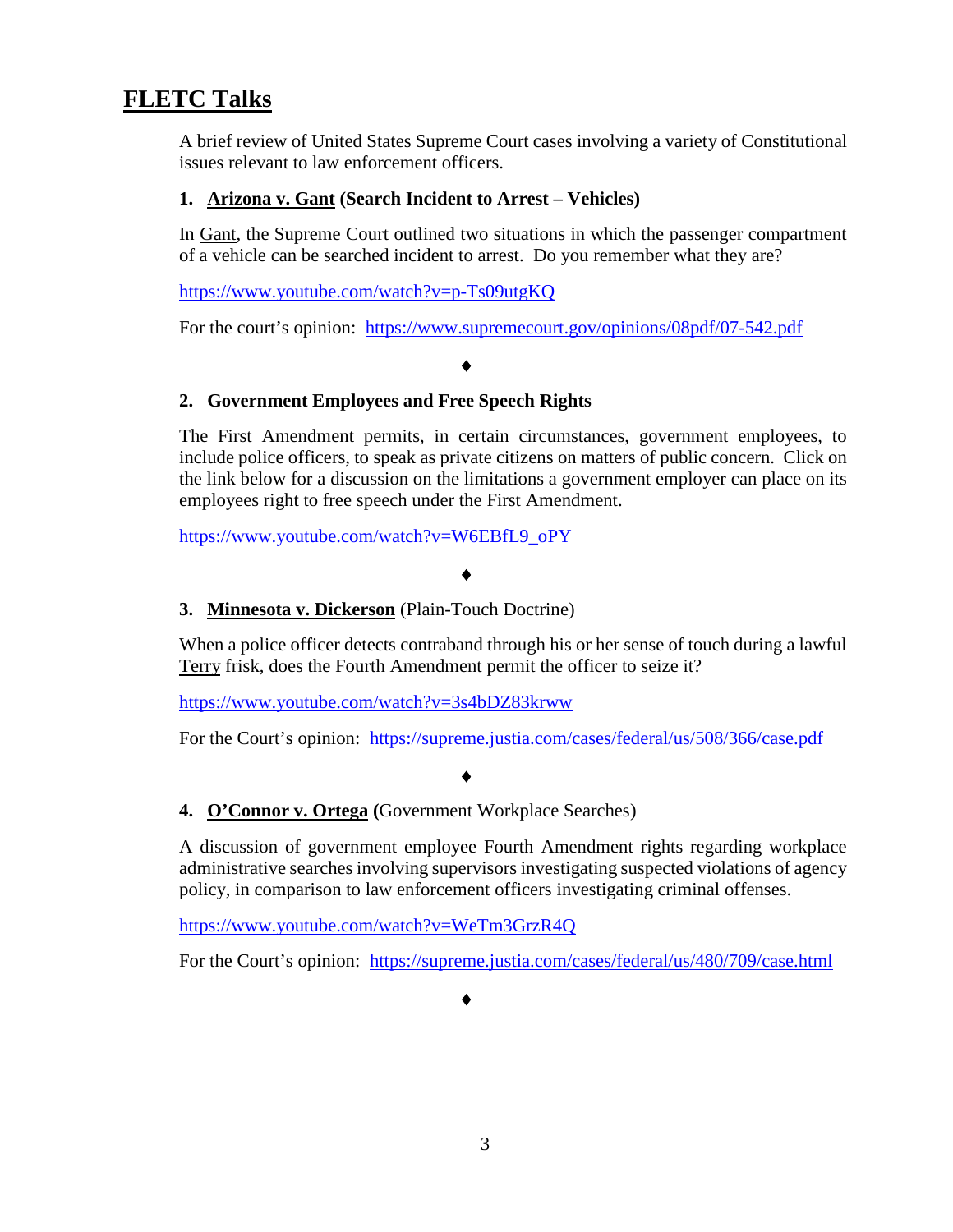#### **FLETC Informer Webinar Schedule**

#### **1. Kalkines and Garrity Overview (1-hour)**

Presented by John Besselman, Senior Advisor for Training, Office of Chief Counsel, Federal Law Enforcement Training Centers, Glynco, Georgia [\(John.Besselman@fletc.dhs.gov\)](mailto:John.Besselman@fletc.dhs.gov)

John Besselman will look at these two important cases and how they affect the government's ability to obtain statements from its employees that may be suspected of criminal activity.

**Tuesday August 7, 2018 – 2:30 p.m. Eastern / 1:30 p.m. Central / 12:30 p.m. Mountain / 1130 a.m. Pacific**

**Thursday August 9, 2018 – 10:30 am. Eastern / 9:30 a.m. Central / 8:30 a.m. Mountain / 7:30 a.m. Pacific**

**To participate in either webinar: <https://share.dhs.gov/garrity/>**

#### ♦

#### **2. United States Supreme Court Update (1-hour)**

Presented by Mary M. Mara, Attorney-Advisor / Senior Instructor, Federal Law Enforcement Training Centers, Artesia, New Mexico [\(mary.m.mara@fletc.dhs.gov\)](mailto:mary.m.mara@fletc.dhs.gov)

As the Supreme Court recently concluded its 2017-2018 session, it is a good time to see how the Court ruled on key criminal justice issues. This webinar will review five cases in which the Court addressed issues such as: Fourth Amendment searches regarding a person's cell site location information and vehicles located near a residence; the reasonable expectation of privacy a person has in a rental car; and the potential officer liability regarding the use of deadly force.

**Wednesday August 8, 2018 – 3:00 p.m. Eastern / 2:00 p.m. Central / 1:00 p.m. Mountain / 12 p.m. Pacific**

**To participate in this webinar: <https://share.dhs.gov/artesia>**

#### ♦

#### **3. Carpenter v. United States: New Rules on Tracking Suspects (1-hour)**

Presented by Patrick Walsh, Attorney-Advisor / Branch Chief, Federal Law Enforcement Training Centers, Glynco, Georgia [\(patrick.walsh@fletc.dhs.gov\)](mailto:patrick.walsh@fletc.dhs.gov)

In Carpenter v. United States, decided on June 22, 2018, the Supreme Court explained how the Fourth Amendment applies when the government tracks a suspect's location when it obtains cell site location information (CSLI) from a suspect's cell phone service provider. This webinar will discuss the short-term and long-term implications of the Carpenter decision, including how applications under Section 2703(d) of the Stored Communications Act must be changed immediately and the impact Carpenter might have on other methods law enforcement officers use to track the location of suspects.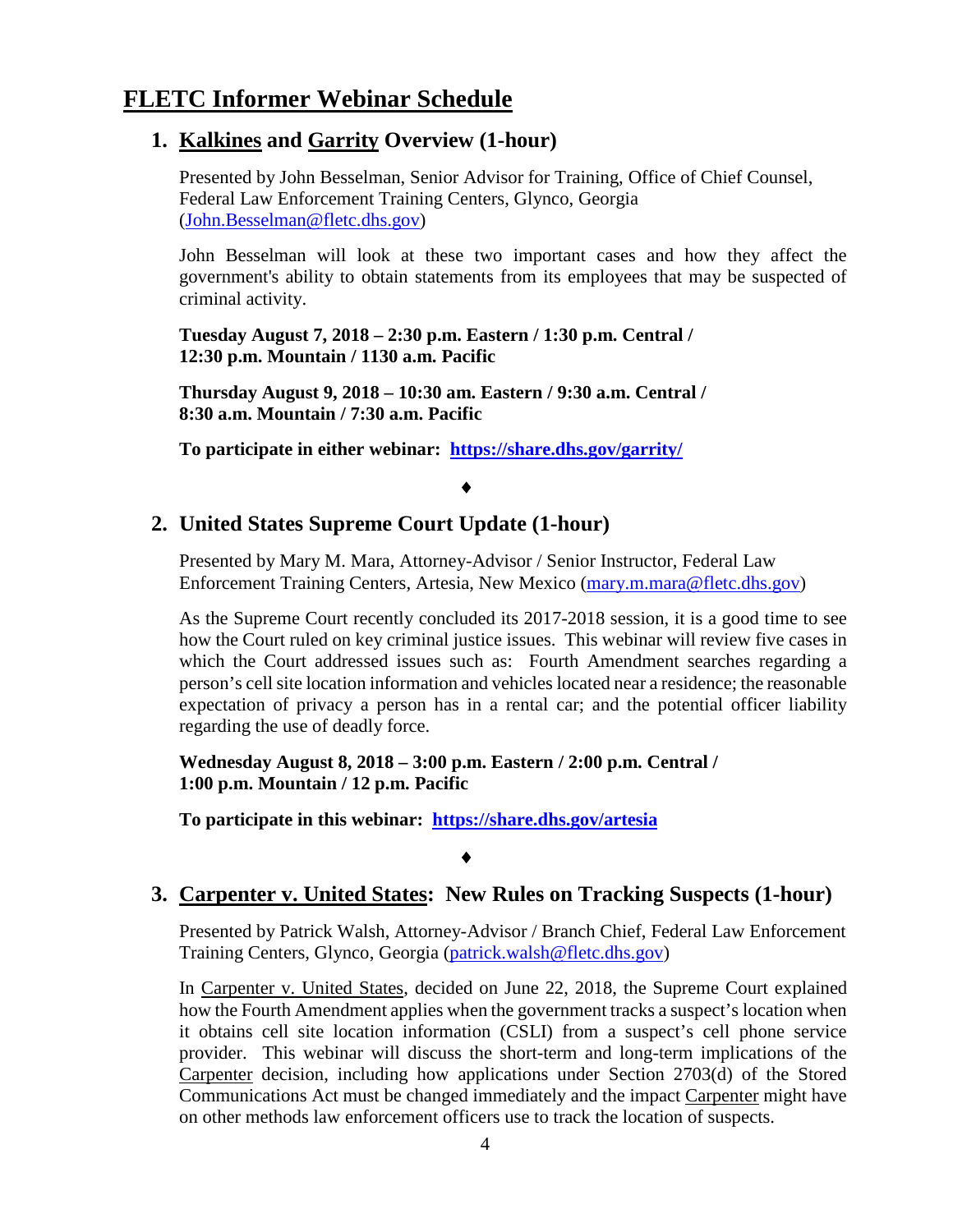**Wednesday August 15, 2018 – 3:00 p.m. Eastern / 2:00 p.m. Central / 1:00 p.m. Mountain / 12 p.m. Pacific**

**To participate in this webinar: <https://share.dhs.gov/walsh/>**

#### ♦

#### **4. Use of Force: Articulation (1-hour)**

Presented by Mary M. Mara, Attorney-Advisor / Senior Instructor, Federal Law Enforcement Training Centers, Artesia, New Mexico [\(mary.m.mara@fletc.dhs.gov\)](mailto:mary.m.mara@fletc.dhs.gov).

Knowing when to use force is vital, but if an officer cannot clearly explain later why he or she used force, the officer risks losing the legal battle that may follow. This webinar will help law enforcement officers better articulate facts and understand the legal principles that drive this ever-growing area of concern for the law enforcement community.

**Wednesday August 22, 2018 – 3:00 p.m. Eastern / 2:00 p.m. Central / 1:00 p.m. Mountain / 12 p.m. Pacific** 

**To participate in this webinar: <https://share.dhs.gov/artesia>**

#### ♦

#### **5. Video-Only Surveillance: Refresher / Case Law Update**

Presented by Patrick Walsh, Attorney-Advisor / Branch Chief, Federal Law Enforcement Training Centers, Glynco, Georgia [\(patrick.walsh@fletc.dhs.gov\)](mailto:patrick.walsh@fletc.dhs.gov)

This webinar will discuss issues that arise when installing a pole camera around a target's home and other legal implications of which law enforcement officers must be aware when utilizing video-only surveillance in other contexts. Mr. Walsh will review appellate court cases that have directly analyzed these issues as well as U.S. Supreme Court cases that might apply in this evolving area of the law.

**Wednesday August 29, 2018 – 3:00 p.m. Eastern / 2:00 p.m. Central / 1:00 p.m. Mountain / 12 p.m. Pacific**

**To participate in this webinar: <https://share.dhs.gov/walsh/>**

#### ♦

#### **To Participate in a FLETC Informer Webinar**

- 1. Click on the link to access the Homeland Security Information Network (HSIN).
- 2. If you have a HSIN account, enter with your login and password information.
- 3. If you do not have a HSIN account, click on the button next to "Enter as a Guest."
- 4. Enter your name and click the "Enter" button.
- 5. You will now be in the meeting room and will be able to participate in the event.
- 6. Even though meeting rooms may be accessed before an event, there may be times when a meeting room is closed while an instructor is setting up the room.
- **7. If you experience any technical issues / difficulties during the login process, please call our audio bridge line at (877) 446-3914 and enter participant passcode 5537573 when prompted.**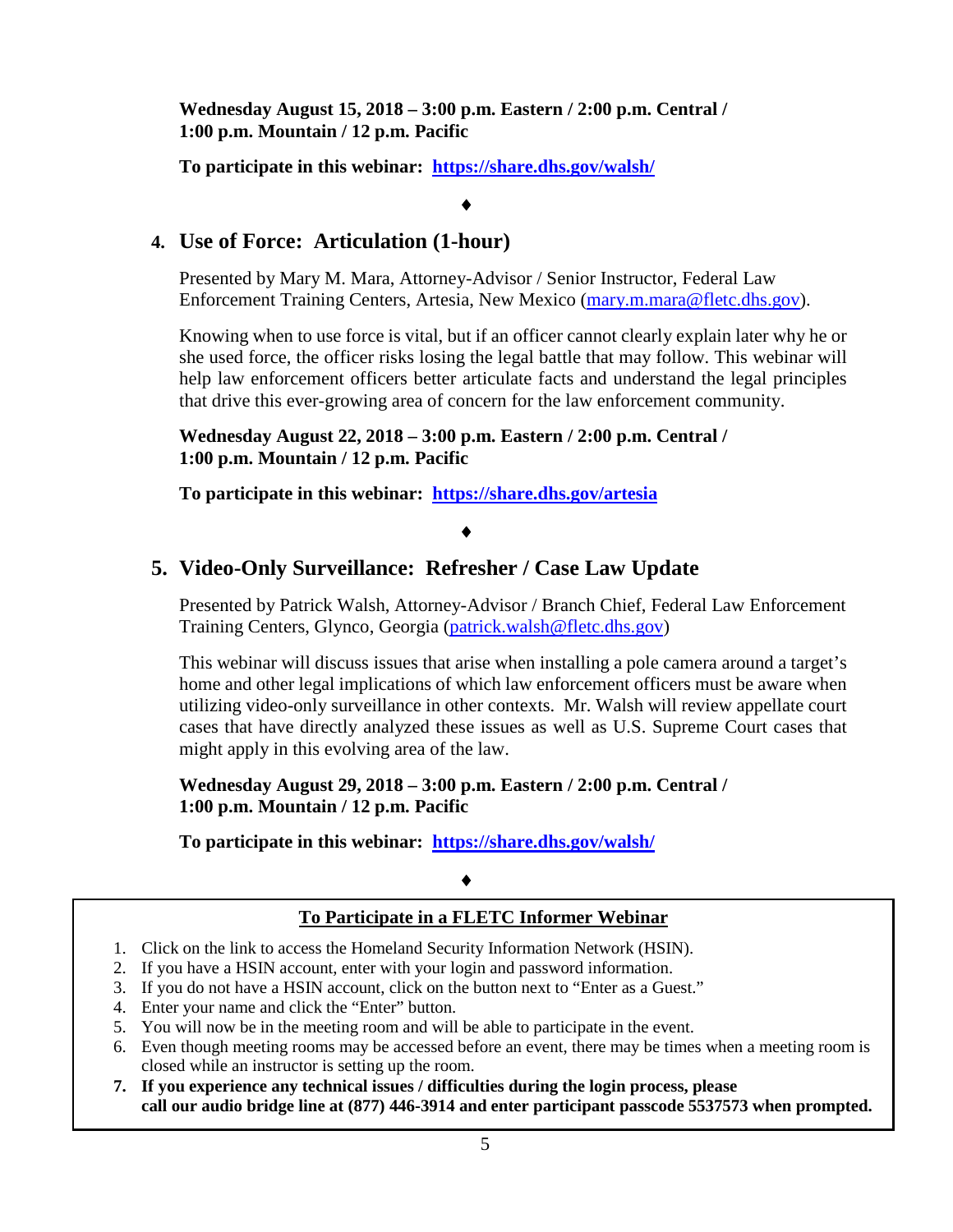# CASE SUMMARIES

# Circuit Courts of Appeal

## <span id="page-5-1"></span><span id="page-5-0"></span>**First Circuit**

#### <span id="page-5-2"></span>**United States v. Diaz-Jimenez, 2018 U.S. App. LEXIS 15868 (1st Cir. PR June 13, 2018)**

Two armed men entered a bank in San Lorenzo, Puerto Rico and robbed it. After the men left the bank, they drove away in a white van. Police officers quickly determined the identities of the robbers and learned that the men were possibly located at a house in a nearby residential area. As the officers waited down the street for the SWAT team to arrive, one of the robbers, Hector Serrano-Acevedo, drove past their location. The officers stopped Serrano and arrested him.

Approximately thirty minutes later, the SWAT team arrived, went to house, and knocked on the front door. After receiving no answer, the SWAT team opened the door and while remaining outside, called out to the people inside the home. Diaz's wife came out of the house first and was detained. Diaz came out of the house a short time later and was immediately arrested and handcuffed. The SWAT team then conducted a protective sweep of Diaz's house. During the sweep, the officers saw money on top of a bed and inside a toilet. The officers reported what they saw to the lead investigator, who asked Diaz for consent to search the house. Diaz verbally consented, but refused to sign a consent-to-search form. Based on Diaz's consent, officers searched Diaz' house and discovered evidence connecting Diaz to the bank robbery.

The government charged Diaz and Serrano with armed bank robbery.

Diaz filed a motion to suppress the evidence recovered from his house, arguing that the protective sweep conducted by the SWAT team violated the Fourth Amendment. The government argued the officers had reason to believe that a person involved in the robbery was inside Diaz's home when they arrived; therefore, the protective sweep was lawful.

A protective sweep is a quick and limited search of a premises incident to arrest, conducted to protect the safety of the police officers or others. For a protective sweep to be lawful, there must be articulable facts, along with rational inferences drawn from those facts, that would cause a reasonable officer to believe that the area to be swept harbors a person that poses a danger to the officers or others.

As Serrano and Diaz had already been detained at the time of the sweep, and Diaz's wife was outside the house, the court reasoned that the government's argument depended upon the presence of facts which supported a reasonable belief that at the time of the sweep, there was a third bank robber in the house. However, the court found that the government did not provide any facts supporting its position that a third person remained inside the house after Diaz and his wife came out. The lead investigator admitted that during the investigation he had not received any information that suggested the existence of a third bank robber. Instead, the evidence known to the officers consistently established that only two people were involved in the bank robbery. As a result, the court held that any assumption that there was a third bank robber was based purely on unfounded speculation, not articulable facts; therefore, the physical evidence discovered in Diaz's house during the sweep should have been suppressed.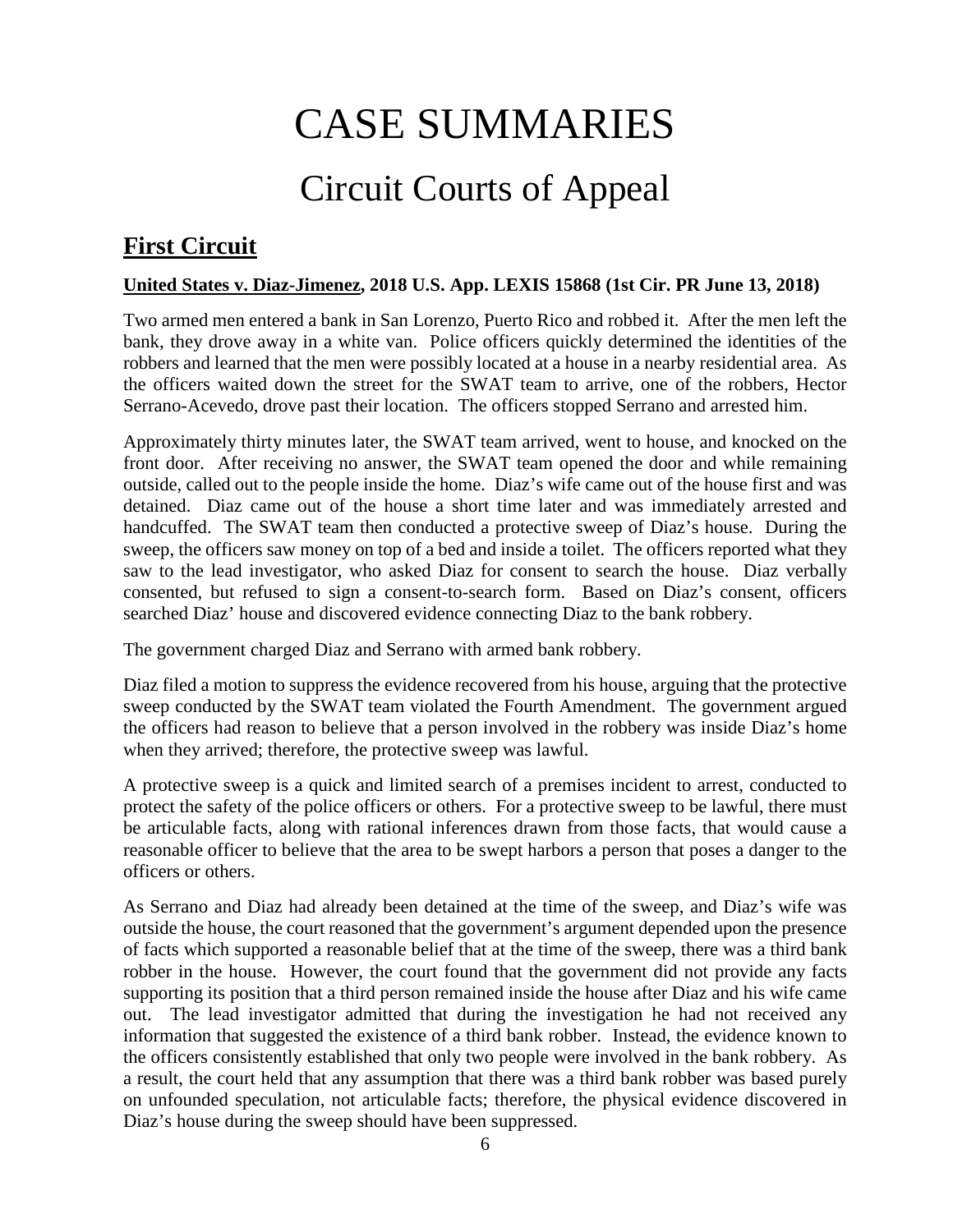The court further held that Diaz' subsequent consent to search his home was invalid, because it was tainted by the unlawful protective sweep. The Court found that the lead investigator sought and received Diaz's consent immediately after the SWAT team told him that they saw money in the house during the protective sweep, after Diaz was already in handcuffs. The court noted that the government provided no evidence that Diaz would have independently consented to the search if not for the unlawful sweep and the evidence discovered by the officers while conducting it.

For the court's opinion: [https://cases.justia.com/federal/appellate-courts/ca1/16-2009/16-2009-](https://cases.justia.com/federal/appellate-courts/ca1/16-2009/16-2009-2018-06-13.pdf?ts=1528923605) [2018-06-13.pdf?ts=1528923605](https://cases.justia.com/federal/appellate-courts/ca1/16-2009/16-2009-2018-06-13.pdf?ts=1528923605)

\*\*\*\*\*

#### <span id="page-6-0"></span>**Second Circuit**

#### <span id="page-6-1"></span>**United States v. Jones, 2018 U.S. App. LEXIS 16409 (2d Cir. CT June 19, 2018)**

After receiving a tip that Jones was involved in drug trafficking, police officers confirmed that he lived in an apartment located in a three-story, multi-family apartment building. While conducting surveillance, officers saw two individuals leaving Jones's building and conducted a traffic stop. During the stop, the officers seized crack cocaine, which they learned was purchased from Jones at his apartment.

A short time later, the officers arrested Jones after he left his building. The officers searched Jones incident to arrest and seized approximately \$4,000 from his person. The officers then obtained a warrant to search Jones's apartment and discovered crack cocaine, marijuana, drug paraphernalia, and ammunition. After searching the apartment, an officer went to the parking lot and located Jones's car. The parking lot was accessible to the tenants of Jones's apartment, as well as to the tenants of another multi-family apartment building next door. The officer looked into the rear window and saw a box of Lawman-brand ammunition. Knowing that Jones was prohibited from possessing ammunition because he was a convicted felon, officers conducted a warrantless search of Jones's car and seized cocaine, a digital scale, firearms, and ammunition.

The government charged Jones with a variety of criminal offenses.

Jones filed a motion to suppress the evidence seized from his car. First, Jones argued that the officers did not have probable cause to search the vehicle; therefore, the automobile exception to the Fourth Amendment's warrant requirement did not apply.

The court disagreed. The officer knew that Jones was a convicted felon who could not legally possess ammunition. As a result, when the officer saw the box of ammunition in the vehicle, the court concluded that the officer had probable cause to believe that Jones's car contained evidence of the crime of possession of ammunition by a felon. Alternatively, even without the officer's observation, the court found that by the time the officers searched Jones's car, they had established probable cause that it contained evidence related to Jones's involvement in drug trafficking.

Next, Jones argued that he had an expectation of privacy in his car, because the parking lot in which it was located was within the curtilage of his home.

Again, the court disagreed. In [Collins v. Virginia,](https://www.supremecourt.gov/opinions/17pdf/16-1027_7lio.pdf) the Supreme Court held that the automobile exception does not permit "a police officer, uninvited and without a warrant, to enter the curtilage of a home in order to search a vehicle parked therein." First, the court held that the parking lot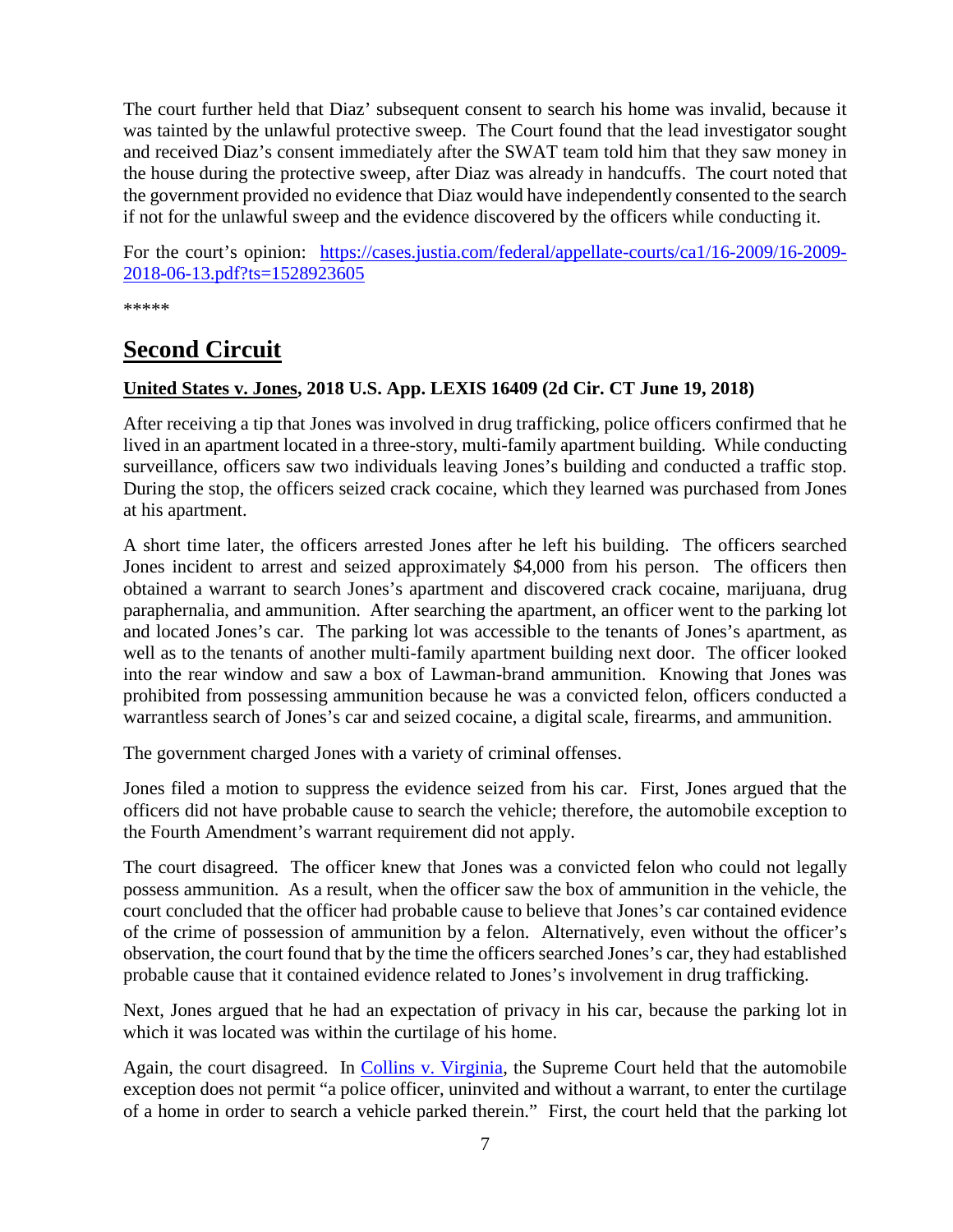was not within the curtilage of Jones's home, because it was a common area accessible to the other tenants of his apartment building and to tenants of a multi-family apartment building next door. Second, the court found that Jones did not have exclusive control over the parking lot, because he did not have the authority to exclude the tenants from using it. Consequently, the court held that Jones did not have a reasonable expectation of privacy when he parked his car there.

Finally, Jones argued that there were no exigent circumstances that justified the warrantless search of his car, because all of the suspects were in custody and the officers had secured the area by the time they searched it.

The court commented that the automobile exception does not have a separate exigency requirement, explaining that it only requires that a car be readily mobile and that probable cause exists to believe that it contains contraband.

For the court's opinion: [https://cases.justia.com/federal/appellate-courts/ca2/16-87/16-87-2018-](https://cases.justia.com/federal/appellate-courts/ca2/16-87/16-87-2018-06-19.pdf?ts=1529418609) [06-19.pdf?ts=1529418609](https://cases.justia.com/federal/appellate-courts/ca2/16-87/16-87-2018-06-19.pdf?ts=1529418609)

\*\*\*\*\*

#### <span id="page-7-0"></span>**Simon v. City of New York, 893 F.3d 83 (2d Cir. NY 2018)**

An Assistant District Attorney (ADA) obtained a warrant to arrest Simon under the New York State material witness statute. The warrant authorized officers to take Simon into custody and bring her to court on August 11, 2008 at 10:00 a.m. for a hearing to determine if she should be adjudged a material witness. The ADA gave the warrant to two New York City Police Department detectives.

On August 11, 2008, the detectives arrested Simon a little after 10:00 a.m. The detectives transported Simon to their precinct, put her in a small room, and closed the door. Simon remained in the room by herself for most of the day. Late in the afternoon, the detectives took Simon to the courthouse, where she met with the ADA who questioned her briefly about the case he was investigating. After the ADA realized that Simon did not have information pertinent to the case, the detectives told Simon she was free to leave, but that she had to return the next day to answer more questions. The detectives reminded Simon that they still had a warrant for her arrest.

At 9:00 a.m., the next day, the detectives went to Simon's apartment and told her she had to go back to the precinct to answer more questions and again mentioned the arrest warrant. The detectives drove Simon to the precinct and put her in a small room. Simons was questioned about the case throughout the day and was allowed to leave at 5:00 p.m. Over the two days, Simon was held by the ADA and detectives for eighteen hours.

Simon filed a lawsuit under 42 U.S.C. § 1983 claiming the ADA and the detectives (defendants) falsely arrested and imprisoned her in violation of the Fourth Amendment. Specifically, Simon argued that her detention on both days was unlawful, because the material witness warrant required the officers to take her to court on August 11, 2008 at 10:00 a.m. for a hearing.

After the district court granted the defendants qualified immunity, Simon appealed.

The Second Circuit Court of appeals reversed the district court and held that the defendants were not entitled to qualified immunity.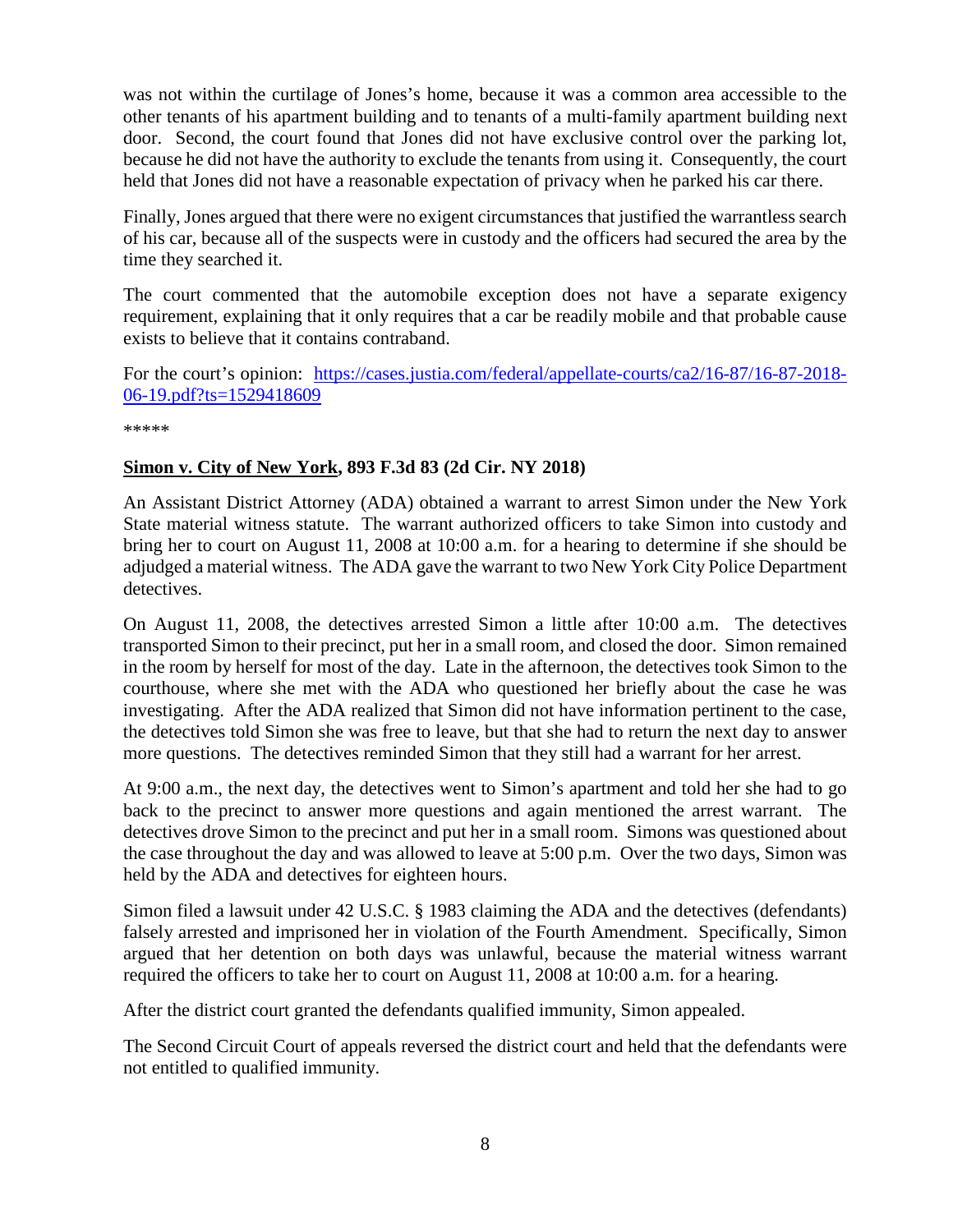The court found that the warrant directed police officers to arrest Simon "forthwith" and to "bring her before this Court in order that a proceeding may be conducted to determine whether she is to be adjudged a material witness." The warrant further stated that the proceeding was to take place on August 11, 2008 at 10:00 a.m. The court held that the officers violated the Fourth Amendment by subjecting Simon to a daylong detention at the precinct instead of producing her in court at the appointed time for the hearing.

The court further held that Simon's daylong detention on August 11, 2008 violated clearly established law. Even though the court could find no prior cases concerning the unlawful detention of a person pursuant to a material witness warrant, the court held it was obvious that "flouting the plain terms of the warrant, as the defendants did here" was unreasonable.

Next, the court held that the detectives seized Simon for Fourth Amendment purposes on August 12, 2008. Although the detectives claimed that Simon voluntarily consented to go back to the precinct with them to answer questions, the court found no reasonable person in Simon's position would have believed that she was free to refuse to accompany the detectives to the precinct. First, after Simon's detention on August 11, the detectives reminded Simon that they had a warrant for her arrest and ordered her return the next day. Second, the next morning, the detectives went to Simon's home, mentioned the arrest warrant, and told Simon that she had to accompany them to the precinct to answer more questions. Because this was seizure and not a consensual encounter, the court concluded that the detectives violated Simon's Fourth Amendment rights.

Finally, the court held that on August 12, 2008, it was clearly established that securing a person's presence at a police station with tactics employed by the detectives in this case was equivalent to conducting a formal arrest, for which probable cause to believe a crime has been committed is required. As a result, the court held that the defendants violated Simon's clearly established Fourth Amendment right to be free from a suspicionless arrest and they violated Simon's right to have the warrant that was issued for her arrest executed in conformity with its terms.

For the court's opinion: [https://cases.justia.com/federal/appellate-courts/ca2/17-1281/17-1281-](https://cases.justia.com/federal/appellate-courts/ca2/17-1281/17-1281-2018-06-21.pdf?ts=1529589606) [2018-06-21.pdf?ts=1529589606](https://cases.justia.com/federal/appellate-courts/ca2/17-1281/17-1281-2018-06-21.pdf?ts=1529589606)

\*\*\*\*\*

#### <span id="page-8-0"></span>**Fourth Circuit**

#### <span id="page-8-1"></span>**United States v. Kehoe, 2018 U.S. App. LEXIS 16624 (4th Cir. VA June 20, 2018)**

The Newport News Police Department received two phone calls reporting that a man was drinking at a sports bar while carrying a concealed firearm. The first caller reported he was at the sports bar and that a white male wearing "a blue-and-white striped shirt" had a gun "on his side" "under his shirt" and had been drinking. The caller gave the operator his first name and phone number. The second caller, an off-duty police officer, told the operator that a bartender at the sports bar had called him and stated that a white male was at the bar was "intoxicated" and "carrying a firearm."

Based on these two phone calls, officers were dispatched to the sports bar, which was located in a "known problem area." In the past, officers had responded to a number of calls at the bar and surrounding area for incidents involving gunshots, intoxicated individuals refusing to leave the bar, and fights in the parking lot.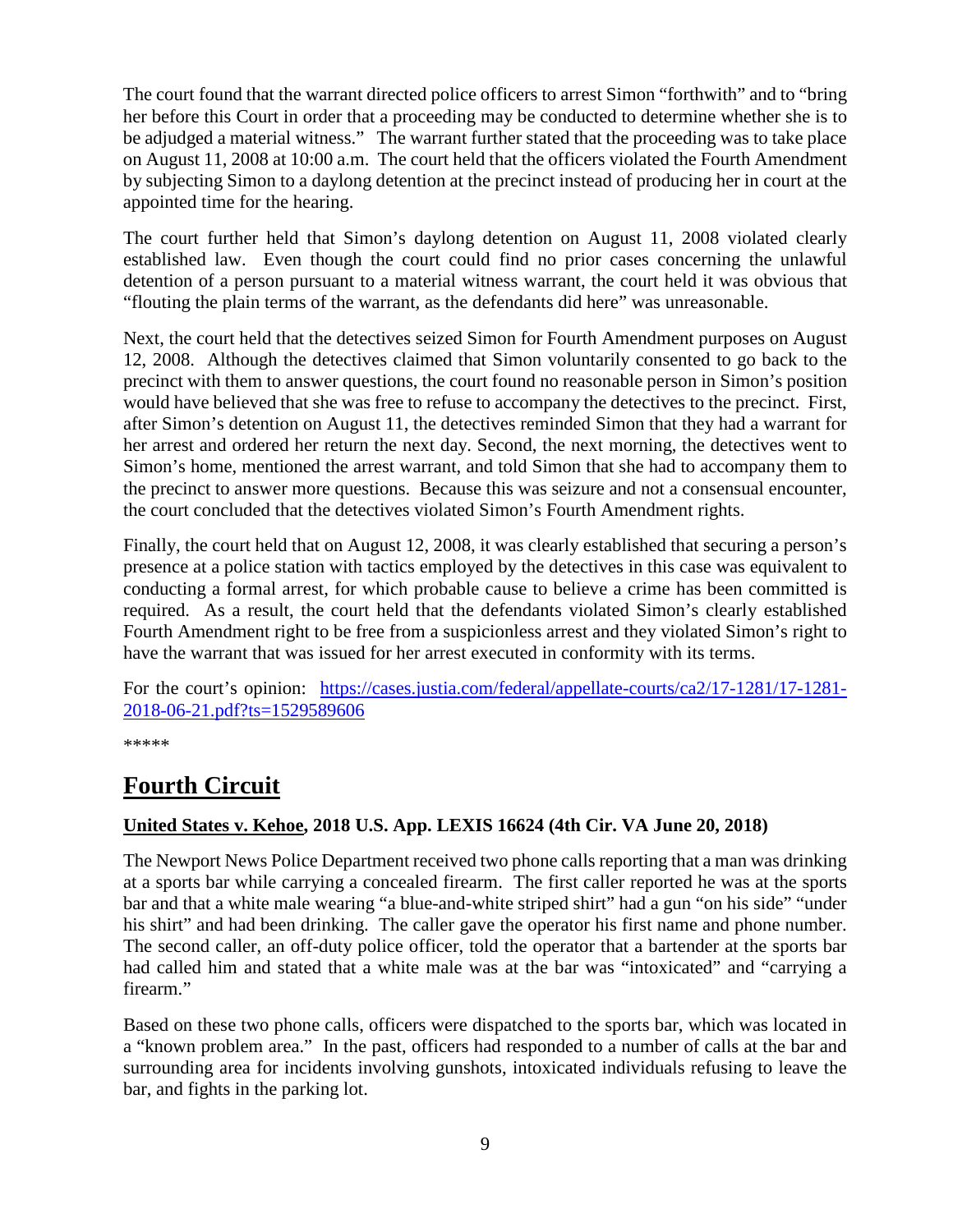At the bar, the officers spoke to a bartender who told them that several patrons had reported that a white male in a blue-and-white striped shirt had a gun. The bartender stated that he had not seen the gun himself, but that he had seen a "bulge." The bartender told the officers the man was located in the adjacent pool hall area.

The officers went to the pool hall area and saw a man matching the description of the suspect, later identified as Kehoe. When the officers spoke to Kehoe, they noticed his speech was slightly slurred. Because the confined space, loud music, and pool tables made it difficult to have a conversation, the officers asked Kehoe to step outside with them. After Kehoe did not comply, the officers asked Kehoe to stand up and produce identification. When Kehoe stood up, the officers placed their hands on him and steered him toward the exit. Once outside, the officers again noticed Kehoe's speech was slurred and his eyes were glassy, suggesting that he had consumed alcohol. The officers then handcuffed Kehoe, frisked him, and found a handgun concealed underneath his shirt. The officers arrested Kehoe.

The government charged Kehoe with being a felon in possession of a firearm.

Kehoe filed a motion to suppress the gun arguing that the officers lacked reasonable suspicion to believe he was involved in criminal activity when they seized him by placing their hands on him and escorting him out of the bar.

The court found that under Virginia law, to lawfully seize Kehoe, the officers needed reasonable suspicion to believe that while in the bar, Kehoe was carrying a concealed handgun and drinking alcohol. Based on the totality of the circumstances, the court held that when the officers seized Kehoe, they had reasonable suspicion to believe he was involved in criminal activity. First, the officers received a tip from the first 911 caller that a white male wearing a blue-and-white striped shirt was at the bar, carrying a concealed weapon, and drinking. Second, once at the bar, the officers corroborated several key facts from the first caller's tip before they seized Kehoe. Specifically, the officers learned from the bartender that several patrons had reported that a white man in a blue-and-white striped shirt was carry a concealed weapon. The officers then identified the only man in the bar who matched the description, Kehoe. When the officers spoke to Kehoe, they noticed that his speech was slightly slurred. Finally, the officers knew the bar was located in a known "problem area."

For the court's opinion: [https://cases.justia.com/federal/appellate-courts/ca4/17-4536/17-4536-](https://cases.justia.com/federal/appellate-courts/ca4/17-4536/17-4536-2018-06-20.pdf?ts=1529521229) [2018-06-20.pdf?ts=1529521229](https://cases.justia.com/federal/appellate-courts/ca4/17-4536/17-4536-2018-06-20.pdf?ts=1529521229)

\*\*\*\*\*

#### <span id="page-9-0"></span>**Sixth Circuit**

#### <span id="page-9-1"></span>**United States v. Christian, 2018 U.S. App. LEXIS 17377 (6th Cir. MI June 26, 2018)**

On September 3, 2015, a police officer drafted an affidavit in support of a search warrant for Christian's residence. The affidavit sought authorization to search the residence for controlled substances, firearms, records relating to trafficking in controlled substances, and cash that might be the proceeds from the sale of controlled substances. A state magistrate judge issued the search warrant and officers executed it on September 4, 2015. The officers seized heroin, cocaine, and marijuana, as well as two firearms from Christian's residence.

The government charged Christian with several drug-related offenses.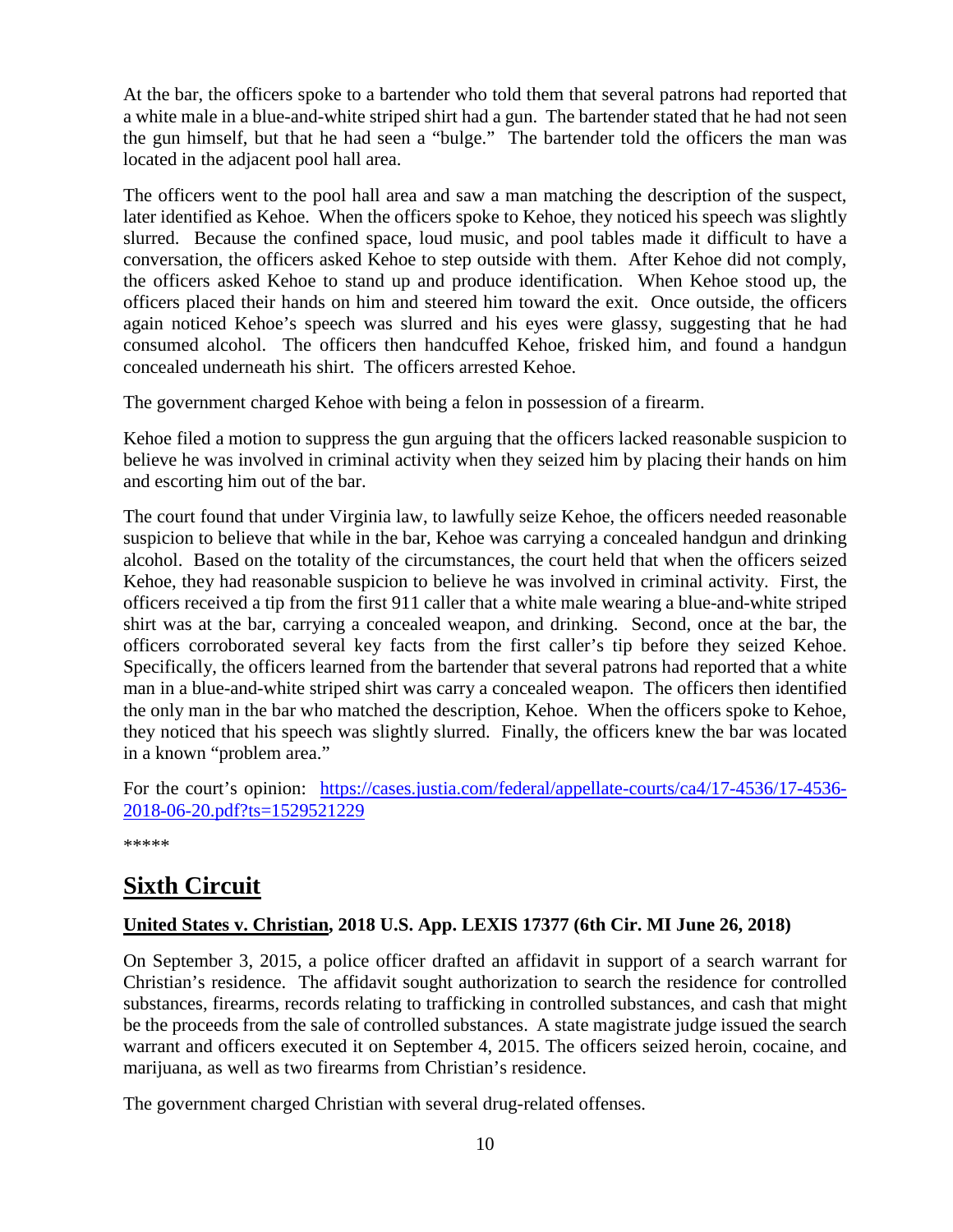Christian filed a motion to suppress the evidence seized from his residence. Christian argued that the search warrant was not supported by probable cause, because the officer's affidavit contained stale information and it failed to establish a sufficient nexus between the evidence sought and his residence. The district court denied Christian's motion and he was convicted on all counts with which he was charged. Christian appealed the denial of his motion to suppress to the Sixth Circuit Court of Appeals.

To establish probable cause to justify the issuance of a search warrant, the officer seeking the warrant must submit to the magistrate an affidavit that establishes a "fair probability" that contraband or evidence of a crime will be found at the place to be searched at the time the warrant is executed. This requires a nexus or connection between the place to be searched and the evidence sought.

Here, the court held that the search warrant affidavit failed to establish probable cause to believe that evidence sought by the officers would be located at Christian's residence; therefore, the district court should have suppressed the evidence seized by the officers.

First, in his affidavit, the officer stated that prior search warrants were issued for Christian's residence in 2009 and 2011 for drugs and that Christian had drug-related convictions, the most recent being from 2011. However, the court concluded that even if these facts support the conclusion that Christian was engaged in drug sales at his residence at some point, there was no evidence to suggest that these sales were continuous when the search warrant was sought and executed in September 2015.

Second, in his affidavit the officer stated that Christian sold drugs to a confidential informant (CI) during a controlled buy at his residence eight months prior to the execution of the search warrant. However, the affidavit provided very little detail regarding the controlled buy. For example, the affidavit did not: 1) state whether the officers observed the buy, 2) identify the type or amount of the controlled substance purchased, 3) indicate how the purchase was initiated, 4) reveal how the CI had purchased drugs from Christian previously, 4) or disclose whether the CI saw large quantities of drugs in Christian's possession or in the residence. As a result, the court held that a single controlled buy of an unknown quantity of an unknown drug by a CI with an unknown relationship to Christian did not establish that Christian was engaged in protracted or continuous drug trafficking.

Third, in his affidavit the officer stated he had received information from several debriefs of subjects who stated that Christian was large scale drug dealer who had sold them drugs at his residence within the last four months. The court found that this statement provided no indication as to the veracity or reliability of the information received from these subjects or provide any factual basis by which the magistrate could assess their reliability or veracity.

Finally, in his affidavit the officer stated that while conducting surveillance on September 3, 2015, officers seized drugs from a person who was seen "walking away from the area" of Christian's residence. The court found that the officer's use of the term "in the area" was a vague description that did not place the person at Christian's residence. The court noted that without a direct statement that the officers saw the person entering or leaving Christian's residence, or even at the residence, the court was not going to read this fact into the affidavit.

For the court's opinion: [https://cases.justia.com/federal/appellate-courts/ca6/17-1799/17-1799-](https://cases.justia.com/federal/appellate-courts/ca6/17-1799/17-1799-2018-06-26.pdf?ts=1530037822) [2018-06-26.pdf?ts=1530037822](https://cases.justia.com/federal/appellate-courts/ca6/17-1799/17-1799-2018-06-26.pdf?ts=1530037822)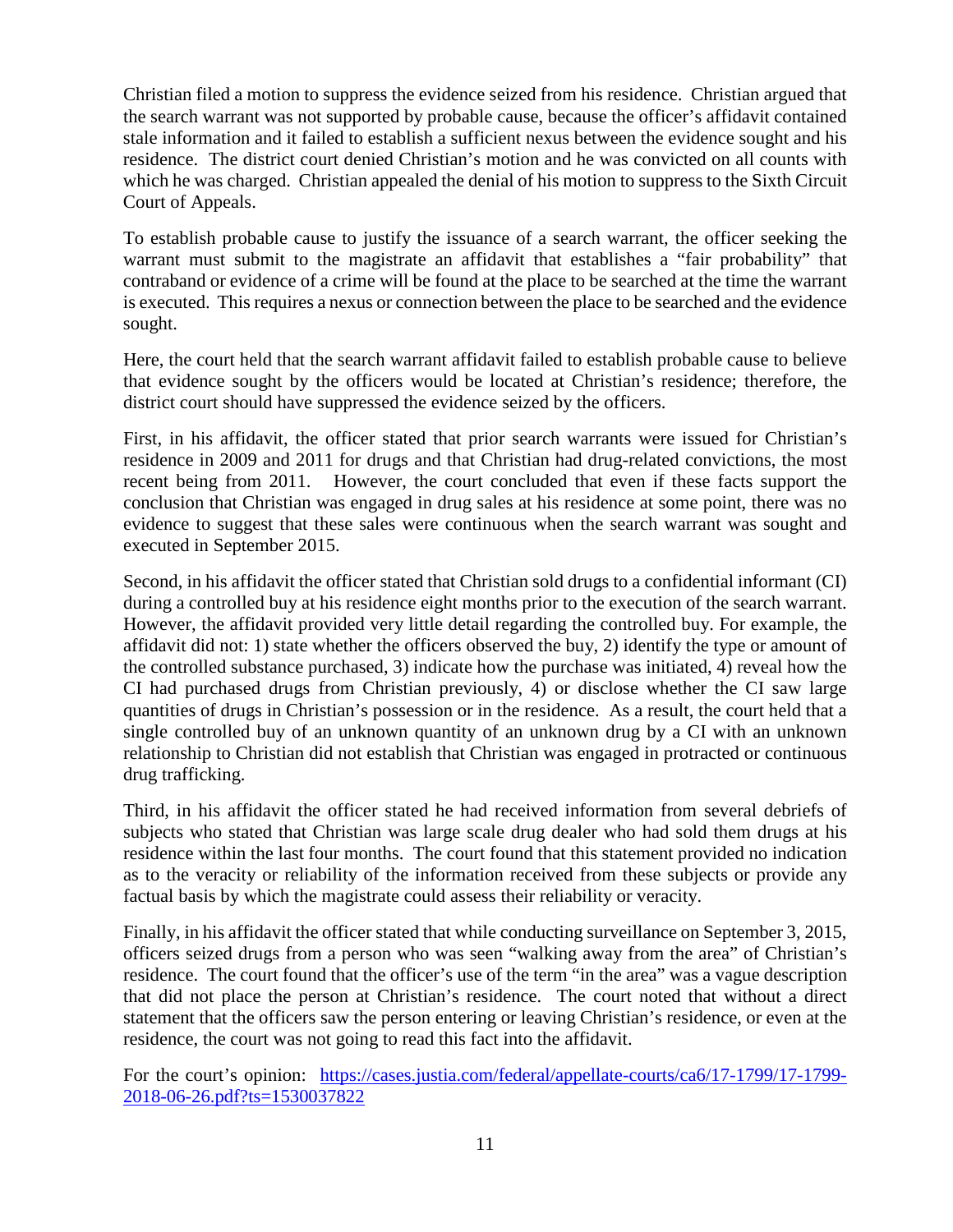### <span id="page-11-0"></span>**Eighth Circuit**

#### <span id="page-11-1"></span>**United States v. Pulido-Ayala, 892 F.3d 315 (8th Cir. MO 2018)**

Police officers set up a ruse checkpoint to investigate drug trafficking on Interstate 70. Immediately before an exit ramp, the officers placed several signs that announced a fictitious drug checkpoint located a quarter-mile ahead. During this time, an officer saw a car abruptly change lanes without using a turn signal and exit the highway after passing the checkpoint sign. The driver failed to obey the stop sign at the top of the exit ramp and immediately returned to the highway, travelling in the opposite direction, away from the fictitious checkpoint.

A police officer stopped the car for two traffic violations and brought the driver, Pulido, back to his patrol car. In the meantime, another officer remained near the car and spoke with the passenger, Sandoval. A few minutes later, an officer arrived with a drug-dog, which he planned to walk around the exterior of Pulido's car. However, before doing so, the officer asked Sandoval whether he wished to remain in the car during the dog sniff or get out. Sandoval exited the car, leaving the passenger-side door open.

The officer brought the dog to the rear of Pulido's car and when he signaled the dog to begin his sniff, the dog immediately pulled the officer toward the open passenger-side door. The dog then jumped into the car through the open door and alerted to the presence of drugs at the fender area. The officer pulled the dog out of the car and attempted to walk him around Pulido's car again; however, the dog jumped back into the car through the open door and alerted at the same location. Officers searched Pulido's car and found three kilograms of cocaine inside the fender.

The government charged Pulido with a drug-related offense.

Pulido filed a motion to suppress the evidence seized from his car. Pulido argued that officer conducted an unlawful search of his car when he allowed the drug-dog to enter it through the open door.

The court recognized that the use of a drug-sniffing dog around the exterior of a vehicle that has been lawfully stopped does not violate the Fourth Amendment. The court also noted that police officers generally cannot search the interior of a vehicle unless they have probable cause to believe that the vehicle contains contraband or evidence of a crime. Finally, the court found that while a drug-dog is an instrumentality of the police and thus subject to the same Fourth Amendment requirements, it is foreseeable that trained canines will react instinctively to the scent of drugs inside a vehicle.

However, the court did not determine whether the drug-dog instinctively jumped into Pulido's car or not. Instead, the court held that the officers had probable cause to search the Pulido's car under the automobile exception to the Fourth Amendment's warrant requirement before the dog entered it. Given the strong reaction of the drug dog while he was outside the car, together with Pulido's suspicious reaction to the drug checkpoint, the court concluded that the officers had probable cause to believe that Pulido's car contained contraband the moment before the dog crossed the threshold into the interior of the car.

For the court's opinion: [https://cases.justia.com/federal/appellate-courts/ca8/17-1371/17-1371-](https://cases.justia.com/federal/appellate-courts/ca8/17-1371/17-1371-2018-06-05.pdf?ts=1528212626) [2018-06-05.pdf?ts=1528212626](https://cases.justia.com/federal/appellate-courts/ca8/17-1371/17-1371-2018-06-05.pdf?ts=1528212626)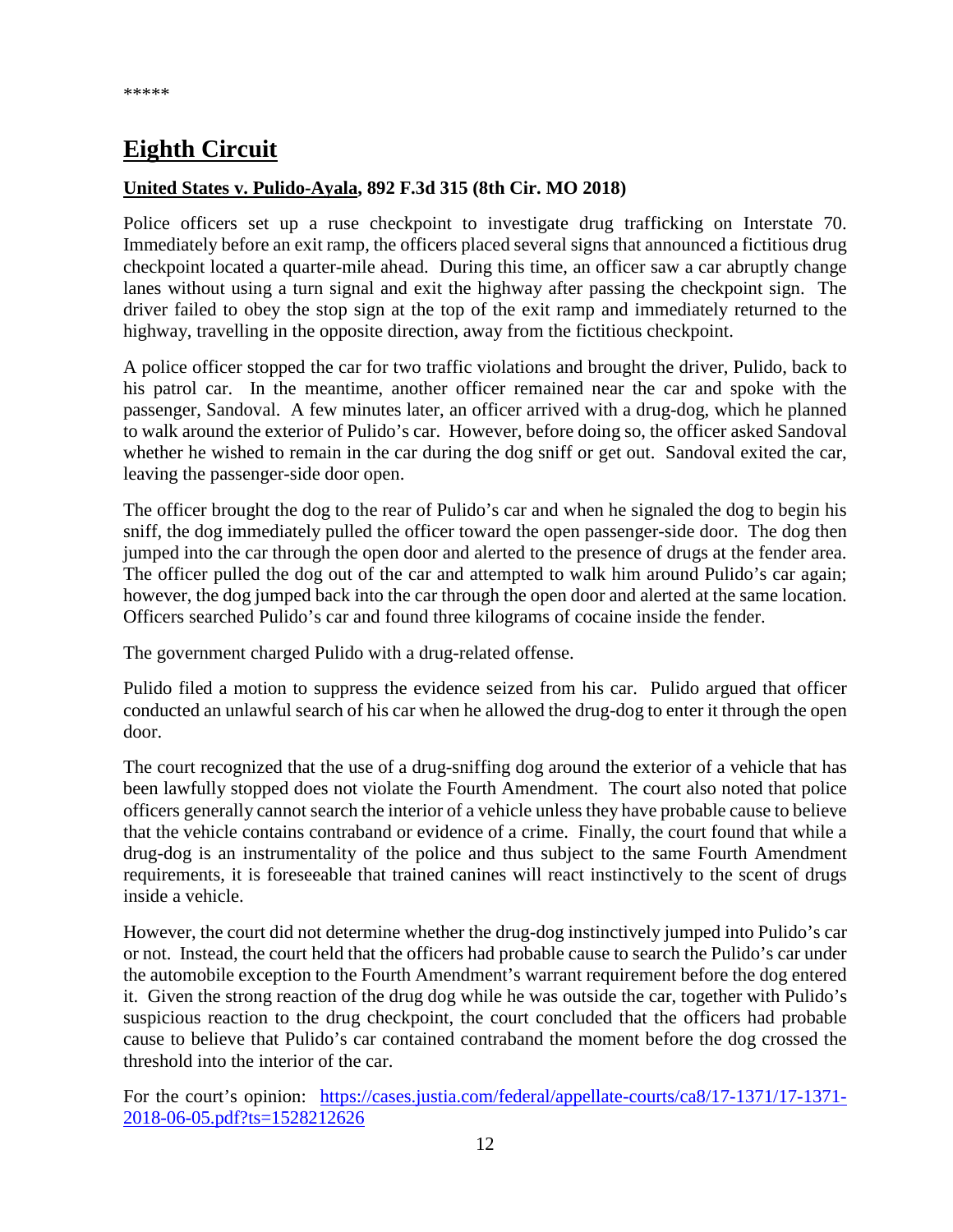#### <span id="page-12-0"></span>**United States v. Tuton, 2018 U.S. App. LEXIS 17176 (8th Cir. AR June 25, 2018)**

A police officer stopped a commercial bus for following another vehicle too closely. The officer knew that the particular bus line was popular along the U.S.-Mexico border and that drug traffickers stored drugs in unlabeled, apparently abandoned luggage to keep police from linking a bag to a passenger if drug were discovered in the luggage. While talking with the driver, the officer noticed that his hands were trembling and that he appeared to be nervous. The officer found this odd, because he believed that professional drivers typically interacted more comfortably with law enforcement and regulatory authorities than average drivers. The driver told the officer that he was transporting four passengers from southern Texas to Milwaukee; however, the passenger manifest indicated the passengers were travelling to Chicago. Along with this inconsistency, the officer thought it was suspicious that the bus company would undertake a costly cross-county trip with only four passengers.

After asking the bus driver about the presence of contraband on the bus, the officer obtained consent from the bus driver to search the bus's luggage compartment. Inside the luggage compartment, the officer saw five or six bags with name tags and a black bag with no apparent markings or name tag. The officer opened the black bag, reached inside, and felt what he believed was a false bottom. While trying to access the hidden compartment, the officer saw a name tag bearing Tuton's name concealed beneath the bag's collapsed handle. The officer stopped searching the bag, requested a canine unit, entered the bus, and questioned Tuton.

A few minutes later, an officer arrived with a drug dog. Although the dog sniffed the individual bags in the luggage compartment, he did not alert on any specific bag. Instead, the dog provided an alert which caused the officer to believe that drugs were located somewhere in the luggage compartment. The officers searched all of the bags in the luggage compartment and found eight pounds of cocaine in Tuton's bag after breaking through the false bottom.

The government charged Tuton with possession with intent to distribute cocaine.

Tuton filed a motion to suppress the evidence found in his bag, claiming the officer committed several Fourth Amendment violations. The district court denied Tuton's motion to suppress and he appealed to the Eighth Circuit Court of Appeals.

First, the court held that the officer lawfully expanded the traffic stop when he asked the bus driver about the presence of contraband on the bus and if he could search the bus. The court added that Tuton had no authority to object to the bus driver's consent to search the bus and that Tuton was not seized during the search, as "he made the decision to ride the bus to its destination."

Second, the court did not decide whether the officer's initial search of Tuton's bag, in which he discovered the false bottom was unlawful. Instead, the court concluded that even if the officer acted unreasonably by opening what he believed to be abandoned property, stopping his search and requesting the canine unit after discovering his mistake was reasonable. Citin[g Utah v. Strieff,](https://www.supremecourt.gov/opinions/15pdf/14-1373_83i7.pdf) the court added that "all the evidence suggests that the [mistake] was an isolated instance of negligence that occurred in connection with a bona fide investigation." In these circumstances, the court held that exclusionary rule did not require the suppression of the evidence subsequently discovered in Tuton's bag based on the drug dog's alert.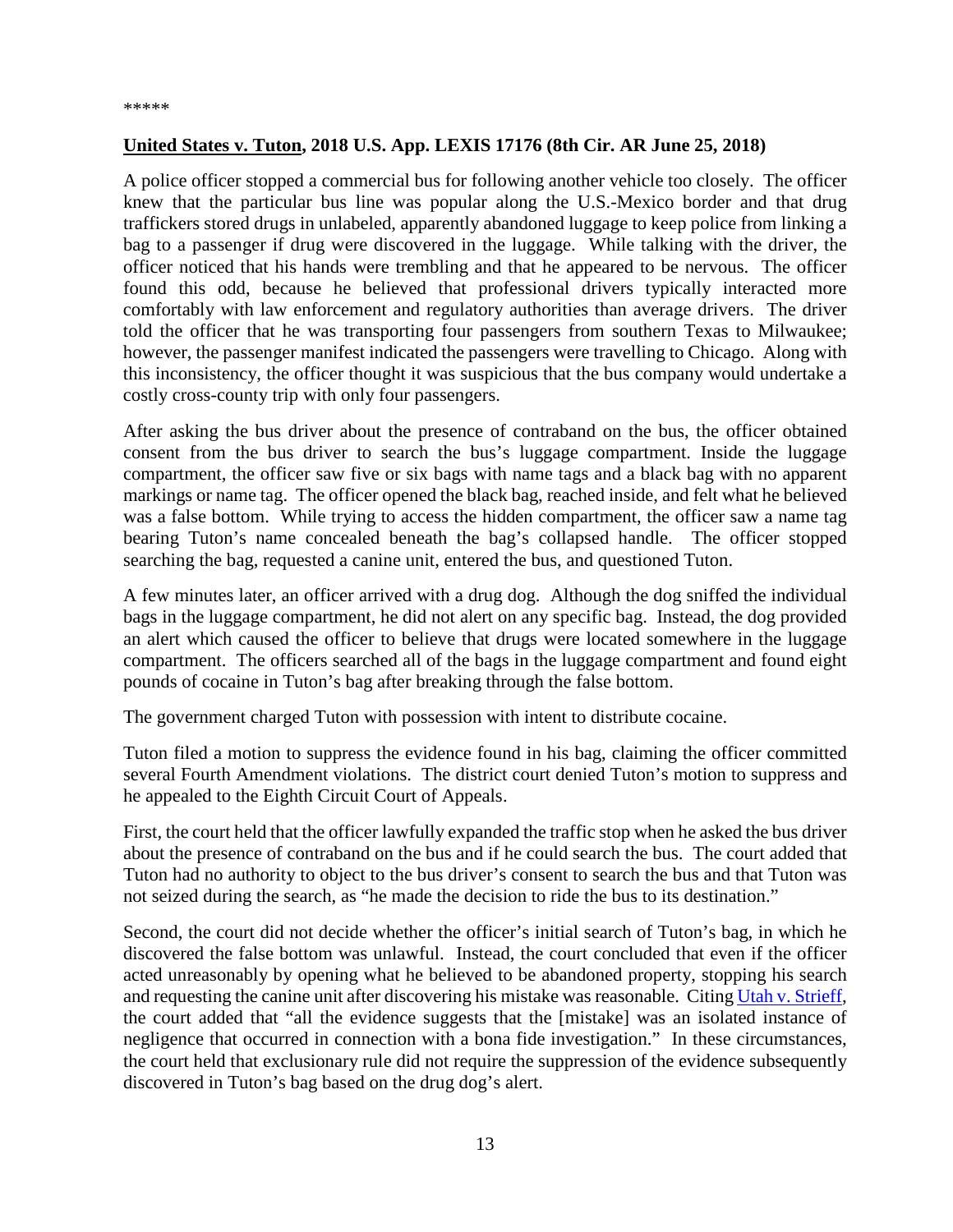Third, the court held that the drug dog's alert established probable cause to search the bags in the luggage compartment. The court found that the dog and his handler had completed a 320-hour training course the previous year, the dog had earned a high accuracy rating for positive and negative alerts, and had trained in various environments.

For the court's opinion: [https://cases.justia.com/federal/appellate-courts/ca8/17-1493/17-1493-](https://cases.justia.com/federal/appellate-courts/ca8/17-1493/17-1493-2018-06-25.pdf?ts=1529940652) [2018-06-25.pdf?ts=1529940652](https://cases.justia.com/federal/appellate-courts/ca8/17-1493/17-1493-2018-06-25.pdf?ts=1529940652)

\*\*\*\*\*

#### <span id="page-13-0"></span>**Tenth Circuit**

#### <span id="page-13-1"></span>**United States v. Latorre, 893 F.3d 744 (10th Cir. WY 2018)**

Officer Weidler, an Illinois state trooper who supervised the state police's aviation unit, used a radar system to monitor an aircraft that was flying through Illinois airspace without an active transponder. Later that day, Officer Weidler identified the registered owner of the plane as Bruce Latorre from California. Officer Weidler learned from the United States Customs Air and Marine Operations Center (AMOC) that the AMOC had a record of previous cases involving Latorre and that the AMOC's database alerted whenever Latorre's aircraft was identified on radar. Officer Weidler also discovered that Latorre has previous arrests for distribution and possession of marijuana, distribution of controlled substances, and weapons offenses.

The next day, Officer Weidler learned that Latorre's plane had landed in Buffalo, New York, where it remained overnight before it took off the next morning. Officer Weidler tracked Latorre's airplane as it flew through Illinois heading west.

On the third day of the investigation, Officer Weidler learned that Latorre's plane, still flying west, would likely land at the airport in Evanston, Wyoming to refuel. Officer Weidler contacted officers in Wyoming and told them of his investigation into Latorre's flight. Officer Mathson arrived at the Evanston airport and followed Latorre from the airport lobby to his aircraft. Near the aircraft, Officer Mathson pulled his shirt and coat back to reveal his badge and gun and asked to see Latorre's aircraft registration and pilot's license. During an ensuing conversation with Officer Mathson and other officers that had arrived, Latorre consented to a search of his aircraft. Officer Mathson searched Latorre's aircraft and found a vacuum-sealed bag containing \$519,935 in cash. In subsequent interviews, Latorre admitted his role in a conspiracy in which he transported marijuana to New York and brought money back to California.

The government charged Latorre with trafficking marijuana.

Latorre filed a motion to suppress the evidence seized from his aircraft, arguing that Officer Mathson did not have reasonable suspicion to detain him at the Evanston airport.

The court disagreed, concluding that three factors, taken together, supported reasonable suspicion to suspect that Latorre was involved in criminal activity: Latorre's unusual travel itinerary, the lack of an active transponder on Latorre's aircraft, and Latorre's criminal history.

First, Latorre flew from California to New York where he spent one night. Latorre then embarked on the two-day flight back to California the next morning. The court held that traveling a long distance and staying only one night at his destination contributed to a finding of reasonable suspicion.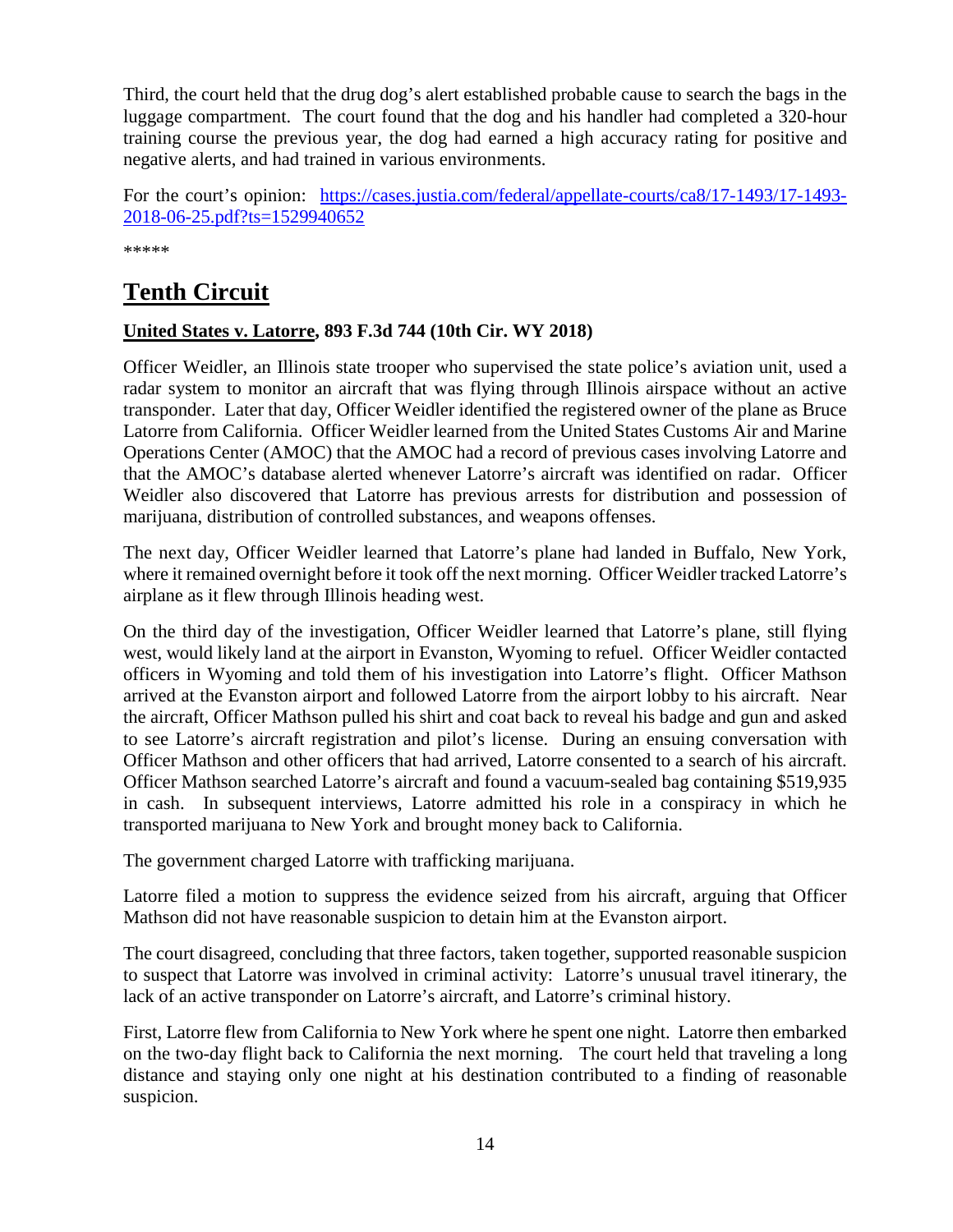Second, Latorre embarked on two cross-country flights without an active transponder on his aircraft. The court recognized that transponders add a level of safety for pilots, as they transmit the aircraft's altitude to air traffic control to prevent collisions with other aircraft. The court found that flying without an active transponder contributes to reasonable suspicion, because it demonstrates an interest in avoiding detection at the risk of increased danger.

Third, the officers knew that Latorre had previous arrests for distribution and possession of marijuana, distribution of controlled substances, and weapons offenses.

Although Officer Weidler established reasonable suspicion to stop Latorre, he did not perform the actual stop, Officer Mathson did. However, the court held that Officer Weidler's reasonable suspicion was imputed to Officer Mathson through the collective knowledge doctrine; therefore, Officer Mathson's detention of Latorre was lawful.

The court further held that Latorre voluntarily consented to the search of his aircraft. First, although Officer Mathson pulled his coat behind his badge and firearm and displayed them to Latorre, Officer Mathson never touched his firearm. Second, Latorre's subsequent conversation with the officers took place in the public lobby of the airport, the officers wore plainclothes, and they did not display their weapons. Third, the officer did not threaten Latorre or make him any promises in exchange for his cooperation. Fourth, when Latorre gave consent, he was not handcuffed. Finally, there was no evidence that the officers coerce Latorre's consent to search his plane with a show of authority and one of the officers told Latorre that he was free to leave at any time. Under these circumstances, the court held that a reasonable person would believe he was free to leave or to deny the officers' request to search.

For the court's opinion: [https://cases.justia.com/federal/appellate-courts/ca10/17-8066/17-8066-](https://cases.justia.com/federal/appellate-courts/ca10/17-8066/17-8066-2018-06-21.pdf?ts=1529596862) [2018-06-21.pdf?ts=1529596862](https://cases.justia.com/federal/appellate-courts/ca10/17-8066/17-8066-2018-06-21.pdf?ts=1529596862)

\*\*\*\*\*

#### <span id="page-14-0"></span>**Eleventh Circuit**

#### <span id="page-14-1"></span>**United States v. Obando, 891 F.3d 929 (11th FL Cir. 2018)**

Crew members aboard a Marine Patrol Aircraft saw the crew of the *Siempre Malgarita*, a 32-foot "go-fast" vessel, throwing packages into the water. The *Siempre Malgarita* was located in international waters approximately 208 nautical miles off the coast of Guatemala. A nearby United States Coast Guard cutter, the *Edmonton*, launched a small vessel and recovered the packages, which tested positive for cocaine.

The *Edmonton* then launched a second vessel to intercept the *Siempre Malgarita*. The guardsmen boarded the *Siempre Malgarita* and encountered Obando and two other crewmen. When the guardsmen tried to determine the nationality of the *Siempre Malgarita*, none of the crewmen made a verbal claim of nationality or registry for the vessel. In addition, the crewmen could not produce documents establishing nationality or the identity of the homeport of the vessel or its last port of call. When asked, one of the crew members told the guardsmen that "he did not know" the vessel's nationality. The guardsmen noticed a flag painted on the hull of the vessel, which they believed to be a Columbian flag. However, when they asked one of the crewmen about the flag, he claimed that it was the flag of Ecuador, which is similar in appearance to the Columbian flag.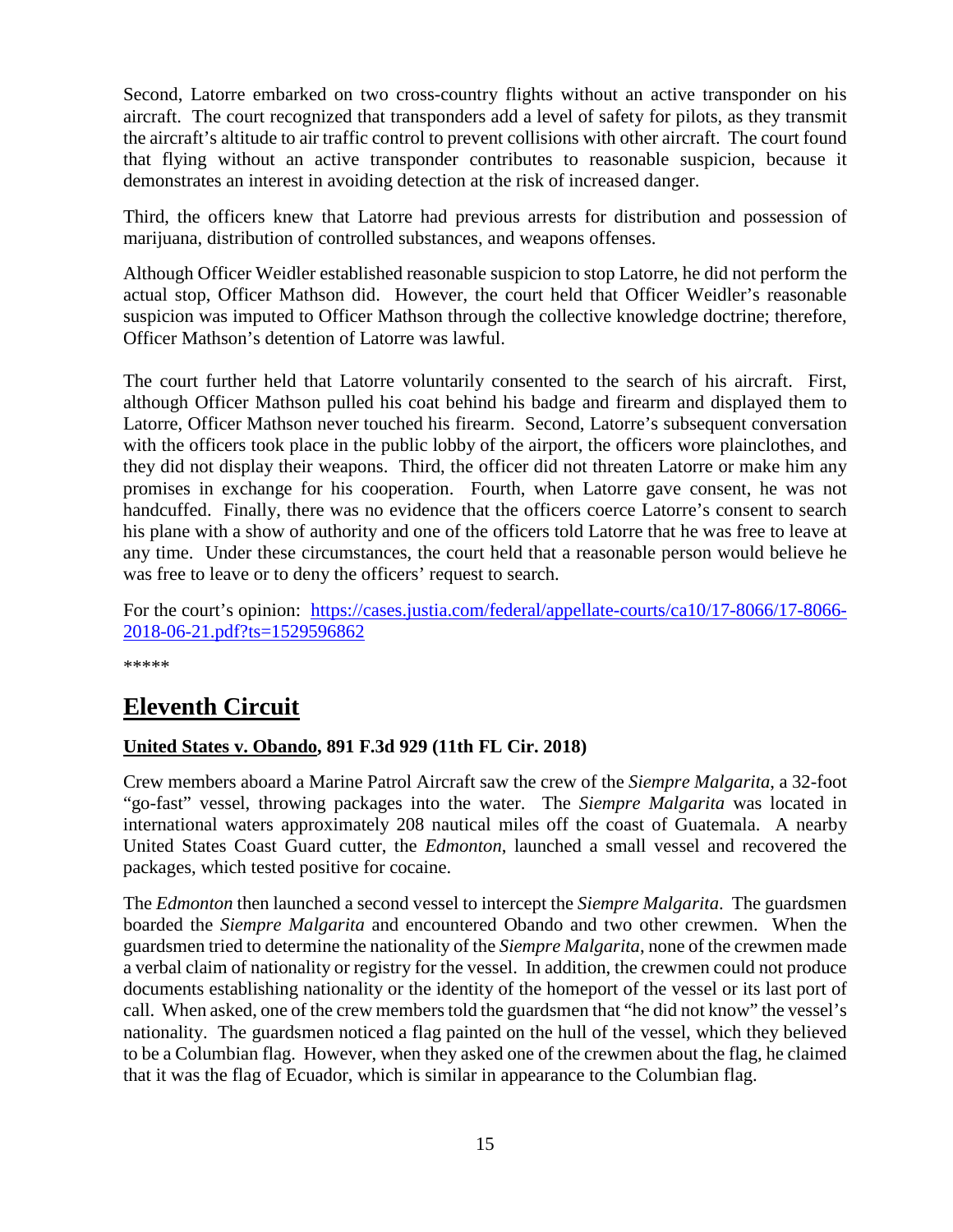The Coast Guard contacted the government of Ecuador which could not confirm the nationality or registry of the *Siempre Malgarita*. Consequently, the guardsmen determined that the Siempre *Malgarita* was a vessel without nationality subject to the jurisdiction of the United States under the Maritime Drug Law Enforcement Act and arrested the crewmembers for drug-related offenses.

The Maritime Drug Law Enforcement Act grants the United States extraterritorial jurisdiction over "vessels without nationality." The Act states that a vessel is "without nationality" if the person in charge of the vessel fails to make a claim of nationality or registry for that vessel upon request by an officer of the United States. One of the ways for a person in charge of a vessel to make a claim of nationality or registry is by "flying its nation's ensign or flag." If the person in charge of a vessel in international waters makes a claim of foreign nationality that is affirmed by the asserted nation, the United States generally must obtain consent from that nation before exercising jurisdiction.

In this case, Obando and the other crew members filed a motion to dismiss the charges, claiming that the United States lacked jurisdiction under the Maritime Drug Law Enforcement Act. Specifically, they argued that the Columbian flag painted on the side of the *Siempre Malgarita* was a claim of Columbian nationality that obligated the Coast Guard to ask Columbian officials whether the vessel was registered there and whether Columbia consented to the exercise of jurisdiction by the United States.

The court held that the painted flag on the side of the *Siempre Malgarita* was not a valid assertion of nationality under the Maritime Drug Law Enforcement Act. The court found that the ordinary meaning of the word "flying" requires a flag to be capable of freely moving in the air. In addition, the court noted that a maritime treatise, maritime etiquette, and other federal statutes concerning the display of flags "clearly imply that a flag flies only when hoisted in the air."

For the court's opinion: [https://cases.justia.com/federal/appellate-courts/ca11/17-11202/17-](https://cases.justia.com/federal/appellate-courts/ca11/17-11202/17-11202-2018-06-01.pdf?ts=1527877889) [11202-2018-06-01.pdf?ts=1527877889](https://cases.justia.com/federal/appellate-courts/ca11/17-11202/17-11202-2018-06-01.pdf?ts=1527877889)

\*\*\*\*\*

#### <span id="page-15-0"></span>**Manners v. Cannella, 891 F.3d 959 (11th Cir. FL 2018)**

Officer Cannella saw a car disregard a stop sign and decided to conduct a traffic stop. Officer Canella got behind the car, driven by Manners, and activated his emergency lights and siren. Even though Manners knew a police officer was ordering him to stop, he drove approximately three blocks and pulled into a gas station. Once stopped, Manners exited his car and confronted Officer Canella, who told Manners to get back inside his car. After Manners refused repeated orders to get back into his car, Officer Cannella told Manners that he was under arrest. As Officer Cannella attempted to handcuff Manners, a physical struggle ensued between the men. During the struggle, both men fell back into Manners's car. Officer Cannella tried to pull Manners out of the vehicle, but Manners continued to resist him. At the time of the incident, Manners was 6 feet 2 inches tall and weighed 240 pounds while Officer Canella was 5 feet 10 inches tall and weighed 215 pounds. A short time later, Officer Sabillon arrived on scene, saw Manners fighting with Officer Canella, and deployed her taser against Manners. Afterward, both officers gained control of Manners and handcuffed him.

Manners went on trial on charged of battery on a law enforcement officer and resisting a police officer; however, a he was acquitted on both counts by a jury.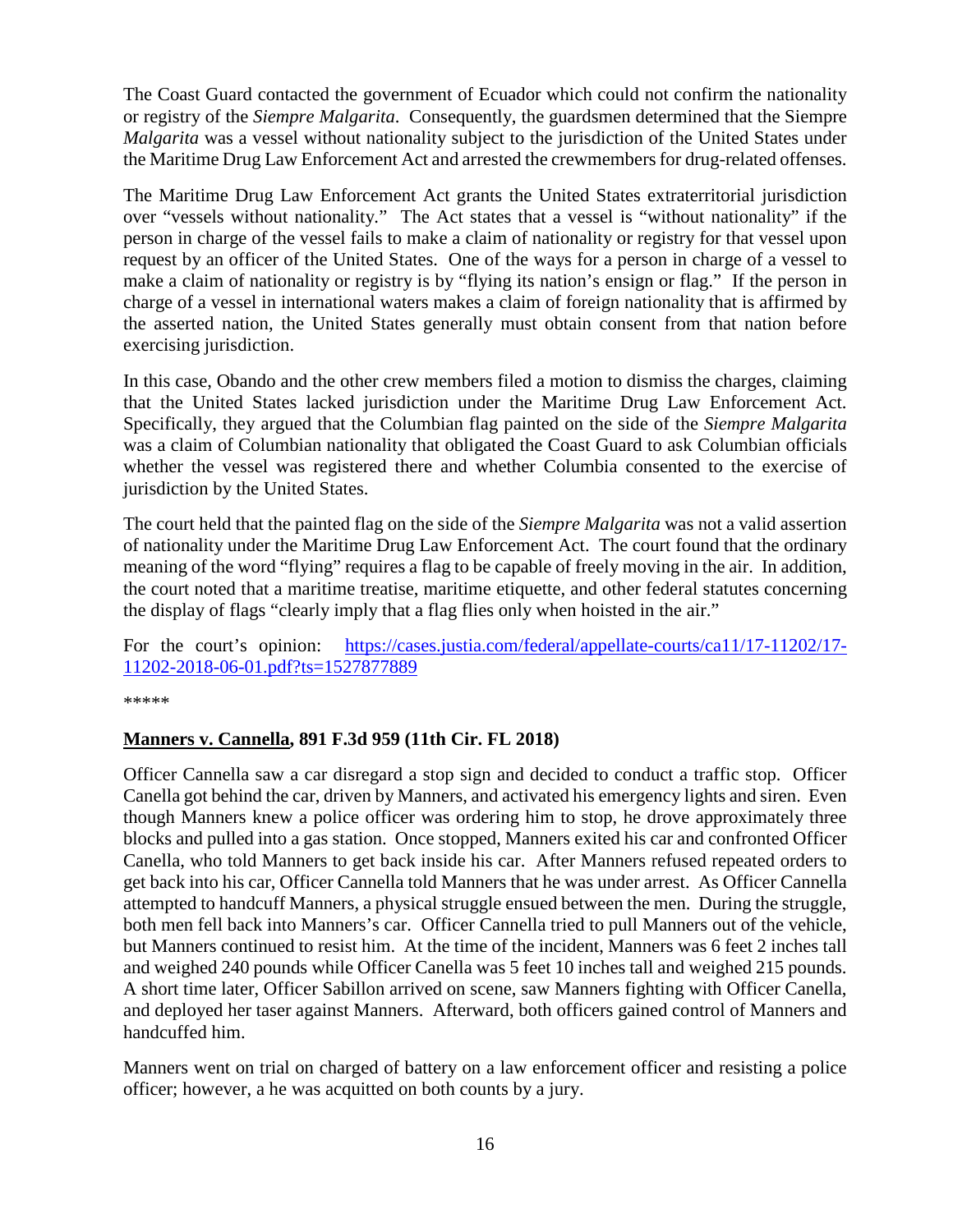Manners subsequently sued Officers Cannella and Sabillon, claiming the officers used excessive force in arresting him in violation of the Fourth Amendment and for false arrest under Florida law.

The district court held that the officers were entitled to qualified immunity, finding that the officers did not violate any of Manners's clearly established constitutional rights. Manners appealed.

The Eleventh Circuit Court of Appeals agreed with the district court, holding that the officers were entitled to qualified immunity. First, the court held that Officer Cannella had probable cause to arrest Manners for fleeing or attempting to elude a law enforcement officer under Florida law. In this case, Manners's failure to stop when he reasonably and practicably could have, and when he knew Officer Cannella was ordering him to stop, provided probable cause for Officer Cannella to arrest him.

Second, the court applied the factors outlined by the U.S. Supreme Court in [Graham v. Connor](https://supreme.justia.com/cases/federal/us/490/386/) and held that the officers' use of force against Manners was objectively reasonable. The court found that the first Graham factor, the severity of the crime, favored Manners, as Officer Cannella initially saw Manners disregard a stop sign.

However, the court added that the second Graham factor, the immediacy of the threat, favored the officers. The court concluded that a reasonable officer on the scene could believe that Manners posed a threat to Officer Cannella when Manners, who was physically larger than Officer Cannella, moved back into his car and tried to escape the officer's grasp. In addition, when Officer Sabillon arrived and saw Manners struggling with Officer Cannella, she could have reasonably believed that Manners posed a threat to him.

The court held that the third Graham factor, resisting arrest, strongly favored the officers. Manners refused to be handcuffed and struggled with Officer Cannella's initial efforts and later with Officer Sabillon's efforts to arrest him for at least three minutes. During this time, the court concluded that it was reasonable for the officers to strike Manners and deploy a taser against him. The court added that video evidence clearly showed that the officers stopped using force against Manners once he was handcuffed and subdued.

For the court's opinion: [https://cases.justia.com/federal/appellate-courts/ca11/17-10088/17-](https://cases.justia.com/federal/appellate-courts/ca11/17-10088/17-10088-2018-06-04.pdf?ts=1528146056) [10088-2018-06-04.pdf?ts=1528146056](https://cases.justia.com/federal/appellate-courts/ca11/17-10088/17-10088-2018-06-04.pdf?ts=1528146056)

\*\*\*\*\*

#### <span id="page-16-0"></span>**United States v. Morales, 2018 U.S. App. LEXIS 17885 (11th Cir. FL June 29, 2018)**

Officers suspected that Morales was selling drugs out of a house in Miami Gardens, Florida. Two officers went to the house where they encountered Berta Lang. Lang did not speak English, so one of the officers spoke to her in Spanish. The officer told Lang they were conducting a criminal investigation and asked her if she lived in the house. Lang told the officer she did, along with her daughter, Morales, and the couple's two small children. The officer asked Lang if she had access to the entire house, including her daughter's and Morales's room and Lang responded that she did. Lang told the officer that she went into the couple's room to clean it and take care of the kids. The officer told Lang that she had the right to refuse consent at any point, but Lang stated that she had "nothing to hide." Lang initially gave the officer verbal consent to search the house and a short time later, she signed a consent-to-search form. Although the consent-to-search form